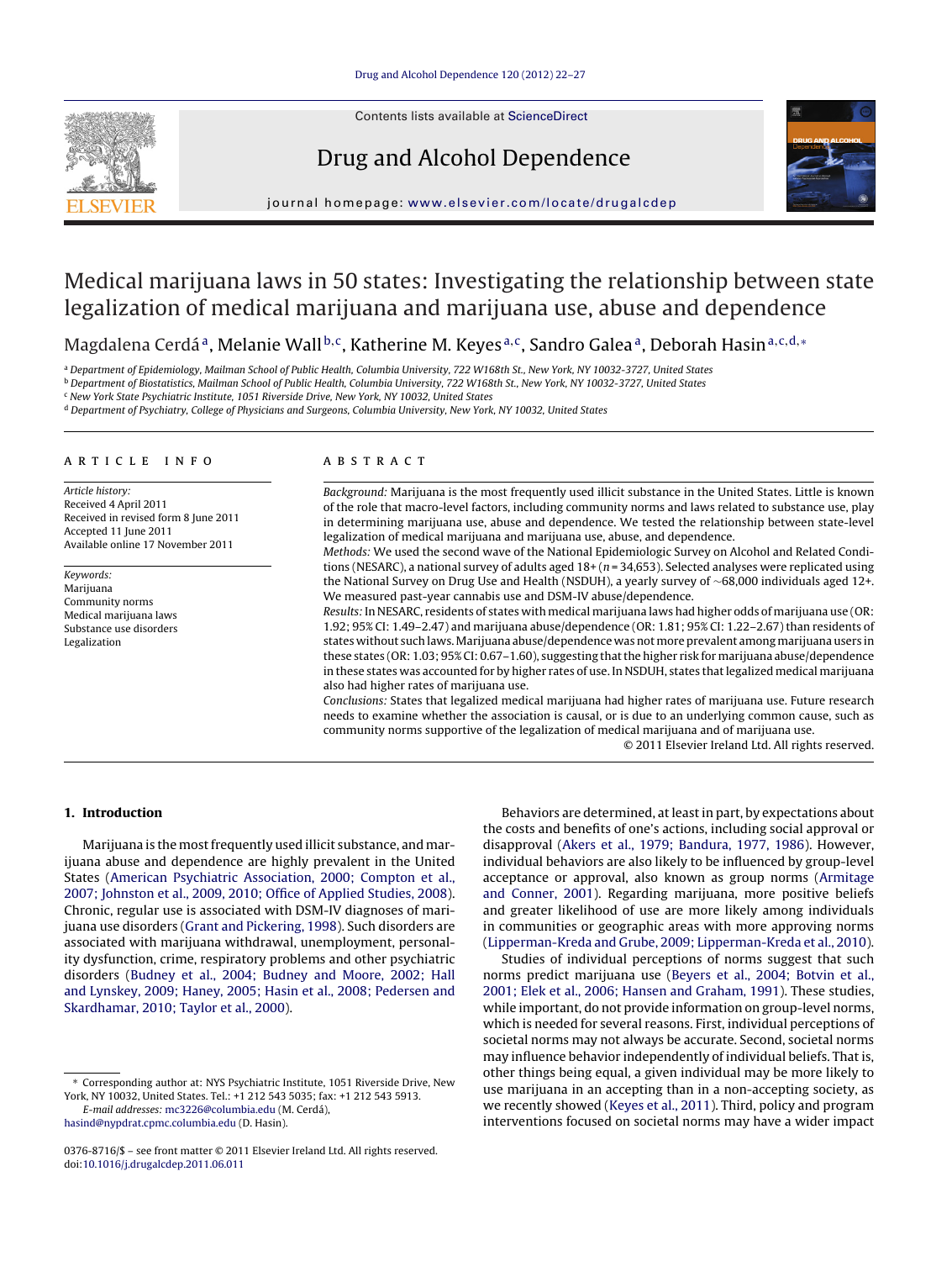than interventions focused on individuals [\(Chilenski](#page-4-0) et [al.,](#page-4-0) [2010;](#page-4-0) [Lipperman-Kreda](#page-4-0) [and](#page-4-0) [Grube,](#page-4-0) [2009;](#page-4-0) [Lipperman-Kreda](#page-4-0) et [al.,](#page-4-0) [2010\).](#page-4-0) Therefore, studying the influence of societal-level norms is increasingly important, especially during times such as the present when marijuana use, abuse and dependence are increasing. However, a difficulty in conducting this research is the scarcity of informative societal-level data on groups with differing norms.

State medical marijuana laws can be seen as one indicator of group-level approval of marijuana use. These laws legalize marijuana use, when authorized by a physician, for medical purposes such as alleviation of nausea and vomiting from chemotherapy, wasting in AIDS patients, and chronic pain unresponsive to opioids [\(Procon.org\).](#page-5-0) Between 1996 and 2011, 16 states passed laws legalizing marijuana use for medical purposes. Medical marijuana laws can be used to represent state-level norms on marijuana use because generally, a substantial relationship exists between public opinion and policy decisions ([Brooks,](#page-4-0) [2006;](#page-4-0) [Burstein,](#page-4-0) [2003,](#page-4-0) [2006;](#page-4-0) [Nielsen,](#page-4-0) [2010\)](#page-4-0) and specifically, because community norms regarding substance use (e.g., drinking and cigarette smoking) are directly related to policy and enforcement efforts [\(Lipperman-Kreda](#page-5-0) [and](#page-5-0) [Grube,](#page-5-0) [2009;](#page-5-0) [Lipperman-Kreda](#page-5-0) et [al.,](#page-5-0) [2010\).](#page-5-0) For example, Khatapoush et al.found that among individuals aged 16–25 in California, marijuana use did not increase in 1996 after legalization of medical marijuana, but marijuana use was higher in California than in other 10 comparison states in 1995, 1997 and 1999 [\(Khatapoush](#page-5-0) [and](#page-5-0) [Hallfors,](#page-5-0) [2004\).](#page-5-0) This suggests that state-level norms may have contributed to both the legalization of medical marijuana and to higher rates of use in California in comparison to other states.

We used data from a national, population-based study to examine the relationship between state-level legalization of marijuana, and state- and individual-level population-based rates of marijuana use and marijuana abuse/dependence. We addressed the following questions: (1) did states that legalized medical marijuana by 2004 exhibit higher rates of past-year marijuana use and abuse/dependence in 2004–2005 than states that did not legalize it?; (2) were individuals living in states that legalized medical marijuana at higher risk for marijuana use, abuse and dependence in the past year than individuals who live in states that did not legalize medical marijuana?; and (3) among marijuana users, was residence in a state that legalized medical marijuana associated with increased risk for meeting criteria for marijuana abuse and dependence?

#### **2. Methods**

### 2.1. Primary exposure variable: state-level medical marijuana laws

Our primary exposure variable was whether a state had legalized the medical use of marijuana by 2004. This year was chosen to coincide with the period in which our main data source was collected. The following states were defined as "exposed": Alaska, California, Colorado, Hawaii, Maine, Montana, Nevada, Oregon, Vermont and Washington (Fig. 1). The remaining 40 states were "unexposed" in 2004.

## 2.2. Outcome data

For our outcome variables, we analyzed data from two surveys that used different methods to collect data on marijuana use. The main data source was the National Epidemiologic Survey on Alcohol and Related Conditions (NESARC), which used face-to-face interviews ([Grant](#page-4-0) et [al.,](#page-4-0) [2009,](#page-4-0) [2004\).](#page-4-0) Using NESARC data, we examined state-level differences in rates of non-medical marijuana abuse/dependence, and in use. As a secondary data source, we analyzed data from the National Survey on Drug Use and Health (NSDUH). The NSDUH used respondent self-administration procedures to collect data on marijuana use [\(Grucza](#page-5-0) et [al.,](#page-5-0) [2007;](#page-5-0) [US](#page-5-0) [Department](#page-5-0) [of](#page-5-0) [Health](#page-5-0) [and](#page-5-0) [Human](#page-5-0) [Services,](#page-5-0) [2011\).](#page-5-0) Given the difference between interview and self-administration methodology in the NESARC and the NSDUH, the latter survey provides valuable replication of an important component of our study. We focus on state legalization of medical marijuana up until 2004 because NESARC data were collected primarily during that year.



Grey = States passing laws legalizing medical use of marijuana by 2004

**Fig. 1.** Map of states that legalized medical marijuana by 2004.

#### 2.3. Primary outcome data: NESARC

Data were drawn from the 2004 to 2005 NESARC, a national survey of noninstitutionalized adults aged 18+ in the United States residing in homes or group quarters. In 2001–2002, NESARC participants ( $N = 43,093$ ; response rate, 81% of those eligible) were initially interviewed.In2004–2005, 34,653 were re-interviewed (86.7% of original sample; ineligible respondents included deceased,  $n = 1403$ ; deported, mentally or physically impaired,  $n = 781$ ; or on active duty in the armed forces,  $n = 950$ ). The cumulative response rate for the Wave 2 sample was therefore 70.2%. We used the data from Wave 2 because two additional states (Vermont and Montana) legalized medical marijuana between 2002 and 2004. More detail on the study methods is found elsewhere [\(Grant](#page-4-0) et [al.,](#page-4-0) [2009,](#page-4-0) [2004\).](#page-4-0) The research protocol, including written informed consent procedures, received full ethical review and approval from the U.S. Census Bureau and the U.S. Office of Management and Budget.

2.3.1. NESARC outcome variables: non-medical marijuana use, abuse, and dependence. Participants were interviewed with the Alcohol Use Disorder and Associated Disabilities Interview Schedule DSM-IV version (AUDADIS-IV) ([Grant](#page-4-0) et [al.,](#page-4-0) [2001\),](#page-4-0) a fully structured instrument designed for experienced lay interviewers. The AUDADIS covers non-medical cannabis use and also detailed questions on the criteria for DSM-IV cannabis abuse and dependence, combined through computer algorithms ([Compton](#page-4-0) et [al.,](#page-4-0) 2004) to generate DSM-IV ([American](#page-4-0) [Psychiatric](#page-4-0) [Association,](#page-4-0) [1994\)](#page-4-0) diagnoses. (While the term "cannabis" includes marijuana and other forms, e.g., hashish, we use the term "marijuana abuse/dependence" throughout given the small proportion of hashish relative to all cannabis used in the U.S. (∼1%); [Mehmedic](#page-5-0) et [al.,](#page-5-0) [2010\).](#page-5-0) Good to excellent reliability and validity of marijuana abuse/dependence diagnoses  $(\kappa = 0.62 - 0.78)$  in the AUDADIS-IV have been extensively documented in both U.S. and international samples, including clinical reappraisals conducted by psychiatrists in clinical and general population samples, and in several countries as part of the World Health Organization/National Institutes of Health International Study on Reli-ability and Validity ([Chatterji](#page-4-0) et [al.,](#page-4-0) [1997;](#page-4-0) [Cottler](#page-4-0) et al., 1997; [Grant](#page-4-0) et al., [1995;](#page-4-0) [Hasin](#page-4-0) [et](#page-4-0) [al.,](#page-4-0) [1997;](#page-4-0) [Nelson](#page-4-0) et [al.,](#page-4-0) [1999;](#page-4-0) [Pull](#page-4-0) et [al.,](#page-4-0) [1997;](#page-4-0) [Ustun](#page-4-0) et [al.,](#page-4-0) [1997;](#page-4-0) [Vrasti](#page-4-0) et [al.,](#page-4-0) [1998\).](#page-4-0) Using the timeframe of the last 12 months, the outcome variables were defined as marijuana use, marijuana use disorder (meeting criteria for abuse or dependence). We then examined the outcome of marijuana abuse/dependence among the subset of current marijuana users.

We combined abuse and dependence into one outcome, since empirical findings indicate that it better captures the underlying prevalence of cannabis use disorders than dependence or abuse alone. While substance use disorders were originally conceived as a bi-axial syndrome with dependence capturing more physiologic dimensions of addiction and abuse capturing more behavioral consequences, there is now substantial evidence to indicate that abuse and dependence criteria, including cannabis use disorder criteria, represent a unidimensional construct ([Beseler](#page-4-0) [and](#page-4-0) [Hasin,](#page-4-0) [2010;](#page-4-0) [Helzer](#page-4-0) et [al.,](#page-4-0) [2007;](#page-4-0) [Li](#page-4-0) et [al.,](#page-4-0) [2007;](#page-4-0) [Martin](#page-4-0) et [al.,](#page-4-0) [2006,](#page-4-0) [2008;](#page-4-0) [Saha](#page-4-0) et [al.,](#page-4-0) [2006\).](#page-4-0)

2.3.2. NESARC individual-level covariates. At the individual level, covariates included self-reported sex, race/ethnicity (non-Hispanic White, non-Hispanic Black, non-Hispanic Native American/Alaska Native, non-Hispanic Asian/Native Hawaiian/Pacific Islander, Hispanic), age (20–29, 30–39, 40–49, 50+), pastyear personal income (\$0–19,999, \$20–34,999, \$35–69,999, >\$70,000), education (some college versus high school or less), marital status (married versus single/widowed/separated/divorced), and urbanicity (living within a metropolitan statistical area versus not). Previous studies in these data have shown associations between these individual-level factors and marijuana use/disorder [\(Compton](#page-4-0) et [al.,](#page-4-0) [2004,](#page-4-0) [2005\).](#page-4-0)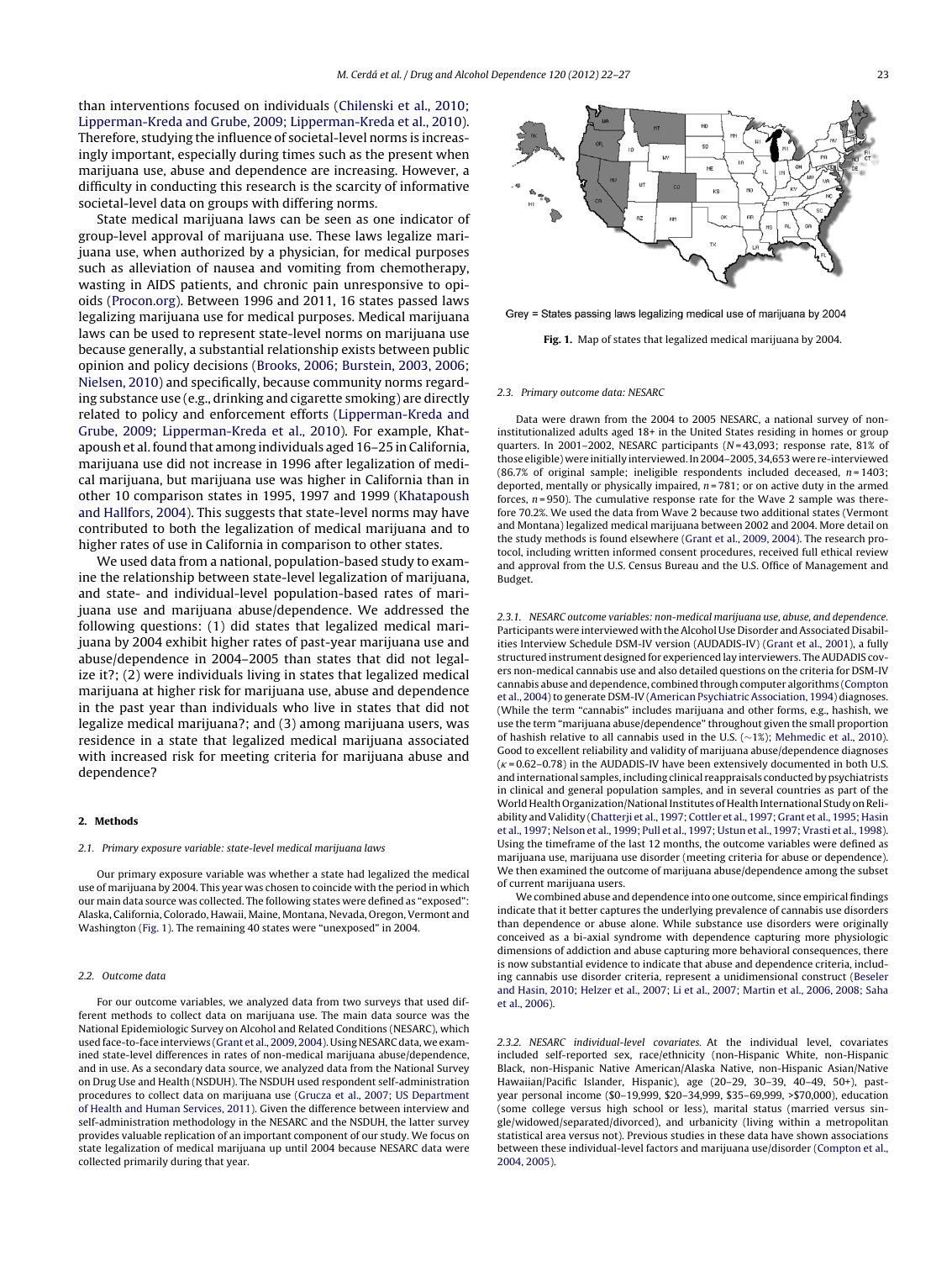# **Table 1**

Marijuana use and marijuana abuse/dependence by state legalization of medical marijuana use up to 2004, NESARC.

| Outcomes of interest                                           | State-level analyses <sup>a</sup><br>State legal medical marijuana use up to 2004 |                      | Multi-level analysis <sup>b</sup> |
|----------------------------------------------------------------|-----------------------------------------------------------------------------------|----------------------|-----------------------------------|
|                                                                | No<br>$\%$ (95% CI)                                                               | Yes<br>$\%$ (95% CI) | OR (95% CI)                       |
| Past year marijuana<br>abuse/dependence                        | 1.27 (1.00, 1.54)                                                                 | 2.61 (1.96, 3.25)    | 1.81(1.22, 2.67)                  |
| Past year marijuana use                                        | 3.57(3.10, 4.03)                                                                  | 7.13(6.02, 8.24)     | 1.92(1.49, 2.47)                  |
| Past year marijuana<br>abuse/dependence among<br>current users | 35.34(29.46, 41.21)                                                               | 37.68 (23.70, 51.66) | 1.03(0.67, 1.60)                  |

NESARC: National Epidemiologic Survey on Alcohol and Related Conditions; 95% CI: 95% confidence interval.

<sup>a</sup> Adjusted for state-%-youth, state-%-males, state-high-school-graduation-rates, state-%-whites.

<sup>b</sup> Adjusted for age, sex, race/ethnicity, education, income, marital status, urbanicity, state-%-youth, state-%-males, state-high-school-graduation-rates, state-%-whites.

#### 2.4. Secondary data source: National Survey on Drug Use and Health (NSDUH)

State-level rates of marijuana use but not DSM-IV abuse/dependence are publicly available from the NSDUH. The NSDUH collects information from residents aged 12 and older of households, noninstitutional group quarters, and civilians living in military bases, using a 50-state design with an independent, multistage probability area sample for each state. To maximize comparability with the NESARC, we combined 2004 and 2005 NSDUH data and included only respondents aged 18 or older [\(US](#page-5-0) [Department](#page-5-0) [of](#page-5-0) [Health](#page-5-0) [and](#page-5-0) [Human](#page-5-0) [Services,](#page-5-0) [2011\).](#page-5-0) In 2004, the sample size was 67,760, and in 2005, 68,308 individuals responded to the survey. Each year, NSDUH allocates the sample size equally across three age groups: persons aged 12–17, persons aged 18–25, and persons aged 26 or older, yielding approximately 45,000 in our sample of 18 and older in both years. However, since we conducted state-level analyses with NSDUH, our effective sample size was 50 states per year.

2.4.1. NSDUH outcome variable. The outcome measure of interest was the proportion of respondents in each state who reported marijuana use for nonmedical purposes in the previous year.

#### 2.5. State-level covariates

In all NESARC and NSDUH analyses, we adjusted for a series of state-level characteristics that might have differed between states that legalized versus those that did not legalize medical marijuana, and that might also relate to marijuana use and abuse/dependence, including the proportion of state residents who were male, white or other race/ethnicity, without a high school diploma, and under 30 years of age [\(Subramanian](#page-5-0) [and](#page-5-0) [Kawachi,](#page-5-0) [2004\).](#page-5-0) These covariates were obtained for the year 2004 from the American Community Survey (ACS) [\[http://factfinder.census.gov/\]](http://factfinder.census.gov/), which provides publicly available estimates of state populations ascertained between the decennial census excluding populations living in institutions, college dormitories, and other group quarter facilities.

#### 2.6. Analyses

The NESARC sample and its associated sampling weights were originally constructed in order to provide nationally representative estimates. Nevertheless, the sample included individuals from all 50 states with sample sizes ranging from 69 in Vermont to 3932 in California (median sample size across states, 490 persons). The use of nationally representative data to address associations at the state-level can be accomplished through multilevel regression [\(Gelman,](#page-4-0) [2007;](#page-4-0) [Lax](#page-4-0) [and](#page-4-0) [Phillips,](#page-4-0) [2009;](#page-4-0) [Park](#page-4-0) et [al.,](#page-4-0) [2004\)](#page-4-0) where potential lack of representativeness of samples within states is accounted for by controlling for individual-level covariates in the model. To lessen concerns regarding the representativeness (or lack thereof) of NESARC data at the state-level, an investigation was conducted to compare the demographic representation of the sample at the state level. Correlations and Bland–Altman plots [\(Bland](#page-4-0) [and](#page-4-0) [Altman,](#page-4-0) [1986,](#page-4-0) [1999\)](#page-4-0) were used to compare weighted and unweighted state-level NESARC demographic variables with the ACS state demographics. Since correlations between NESARC demographic variables and the ACS were higher using completely unweighted state estimates rather than the weighted estimates, we concluded that the NESARC was representative at the state level, and we performed the state- and multi-level NESARC analyses without the sampling weights.

The association between our exposure variable (state-level medical marijuana law) and marijuana outcomes was examined two ways: (1) a state-level regression and (2) a multilevel regression model of individual-level data nested within states. Using the NESARC, we performed both types of analyses for these three outcomes: past year marijuana use, marijuana abuse/dependence, and marijuana abuse/dependence among current marijuana users. Using the NSDUH, we performed a state-level analysis of past year marijuana use.

The NESARC and NSDUH state-level analyses used linear regression (SAS 9.2 Proc GLM) of state-level prevalence estimates ( $n = 50$ ) of the outcomes regressed on an indicator of whether the state had a law legalizing medical marijuana use, controlling for state-level covariates. Regression-adjusted mean prevalence and 95% confidence intervals are presented for comparison between states with and without medical marijuana laws.

The NESARC multilevel analyses used hierarchical logistic regression (SAS 9.2 Proc GLIMMIX) of individual marijuana outcomes ( $n = 34,520$  for marijuana use and abuse/dependence,  $n = 1453$  for abuse/dependence among users) regressed on individual- and state-level covariates, including state-level medical marijuana law. The hierarchical logistic regression included a random intercept for state to account for possible correlation of individuals within state not explained by statelevel covariates. In addition, a random effect for the primary sampling units (nested within states) was included to account for the complex clustered NESARC sampling design.

## **3. Results**

## 3.1. State-level results

The first two columns of Table 1 present mean state-level prevalence of past-year marijuana use and abuse/dependence, obtained as predicted values from our state-level linear regression models. Using NESARC, the average state-level prevalence of past-year marijuana use differed significantly between states with (7.13%) and without (3.57%) medical marijuana laws ( $P < 0.0001$ ). The average NESARC state-level prevalence of marijuana abuse/dependence also differed significantly between states with (2.61%) and without  $(1.27%)$  medical marijuana laws  $(P=0.0009)$ . Using NSDUH data (not noted in table), the average state-level prevalence of past-year marijuana use differed significantly between states with (12.17%) and without (9.77%) medical marijuana laws  $(P = 0.0006)$ .

## 3.2. Individual-level results

The third column of Table 1 presents the individual odds of past-year marijuana use and abuse/dependence, obtained as odds ratio estimates from our multi-level regression models. Using NESARC, the individual odds of past-year marijuana use differed between respondents who lived in states with and without medical marijuana laws. The odds of marijuana use in the past year were 1.92 times higher (95% confidence interval (95% CI): 1.49, 2.47; P < 0.0001) among residents of states with rather than without medical marijuana laws. The individual odds of marijuana abuse/dependence also differed between respondents who lived in states with and without medical marijuana laws. The odds of marijuana abuse/dependence were 1.81 times higher (95% CI: 1.22, 2.67;  $P = 0.0040$ ) among residents of states that had legalized medical marijuana. However, when marijuana abuse/dependence was examined among marijuana users, the prevalence was very similar in states with and without medical marijuana laws, and the odds of abuse/dependence did not differ significantly.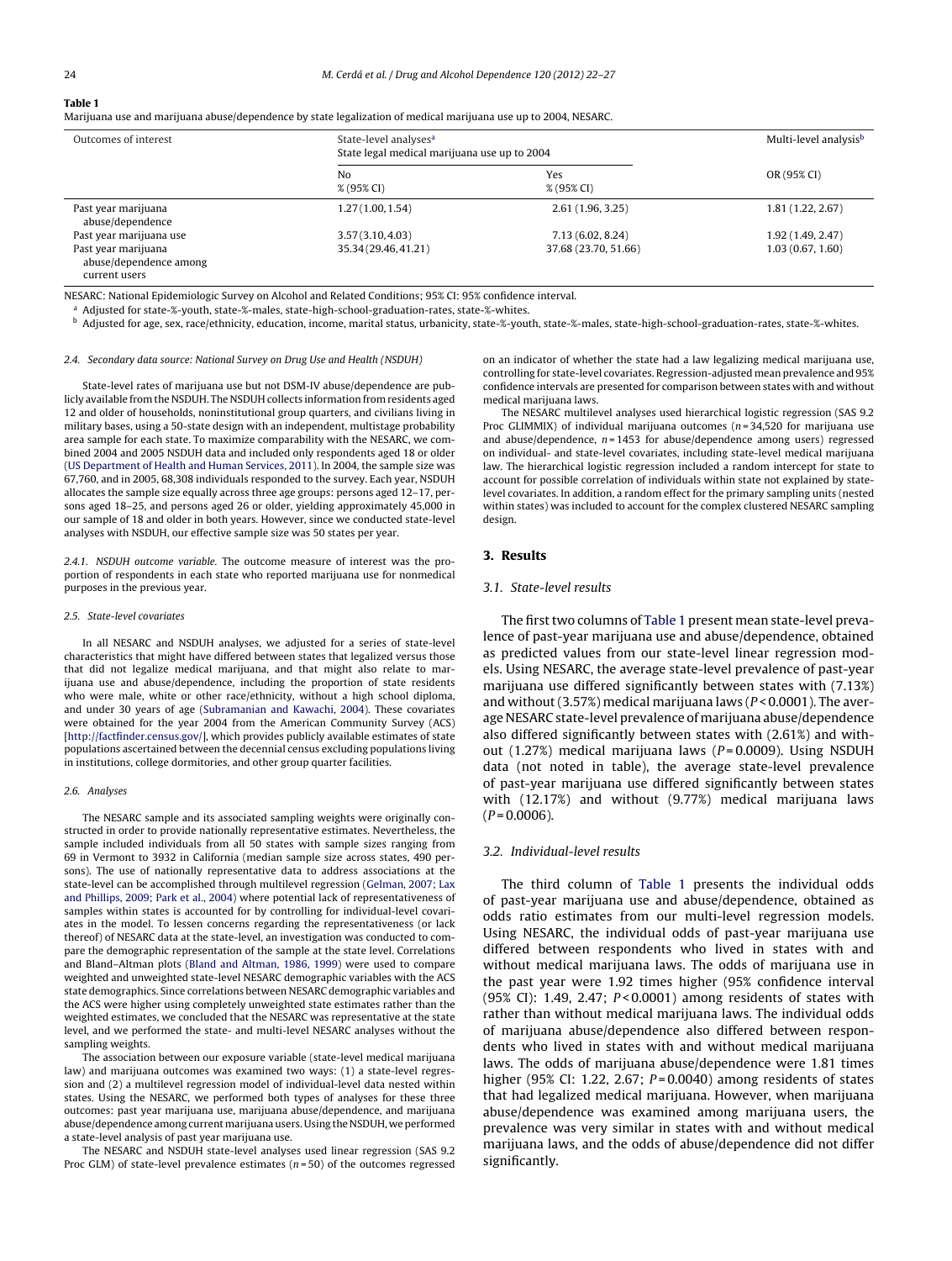## **4. Discussion**

This study indicates that states that legalized marijuana use for medical purposes have significantly higher rates of marijuana use and of marijuana abuse and dependence. The results for marijuana use were found at the state level in two national datasets, the NESARC and the NSDUH, and at the individual level in the NESARC. In addition, in the NESARC, respondents living in states with medical marijuana laws had significantly higher prevalence of marijuana use disorders (abuse/dependence) as defined by DSM-IV. However, in the NESARC, among those who were using marijuana, there was no increase in odds of abuse or dependence, suggesting that any relationship detected between state medical marijuana laws and marijuana abuse/dependence is explained by differences in marijuana use.

Our findings do not necessarily indicate a causal effect of legalization of medical marijuana on marijuana use or marijuana abuse/dependence; that would require a different study design. However, the findings do raise the need to consider possible explanations or mechanisms for the relationships we found, all of which could serve as the basis for further studies. We consider four potential mechanisms.

First, state-level community norms more supportive of marijuana use may contribute to the legalization of medical marijuana and to higher rates of marijuana use. Prior studies on drinking and smoking suggest a direct link between community approval of use and policy change [\(Lipperman-Kreda](#page-5-0) [and](#page-5-0) [Grube,](#page-5-0) [2009;](#page-5-0) [Lipperman-](#page-5-0)Kreda et [al.,](#page-5-0) [2010\).](#page-5-0) Regarding marijuana, passage of state medical marijuana laws may reflect underlying state-level community norms, especially when such legislation is passed by voter referenda. In addition, the medical marijuana laws that passed in state legislatures by wide margins of votes appear to reflect an underlying high level of support for such legislation prior to their enactment, as well as the absence of a strong and vocal minority opposition ([Mikos,](#page-5-0) [2009;](#page-5-0) [Scott,](#page-5-0) [2000\).](#page-5-0)

Second, the enactment of medical marijuana laws could lead to a change in community attitudes on both medical and non-medical marijuana use, including reduced disapproval and perceived riskiness of use, which could subsequently influence marijuana use and abuse/dependence. Prior work has shown a relationship between formal behavioral sanctions and the subsequent creation of informal social norms and regulation of behavior [\(Scott,](#page-5-0) [2000\).](#page-5-0) However, the scarce existing evidence on the link between marijuana laws, attitudes and marijuana use raises questions about the validity of this type of causal link. Khatapoush et al., for example, found that while perceived harm of marijuana decreased after legalization of medical marijuana in California, approval of recreational use and actual recreational use did not change with the change in the laws ([Khatapoush](#page-5-0) [and](#page-5-0) [Hallfors,](#page-5-0) [2004\).](#page-5-0)

The position that community norms supportive of marijuana use may be an underlying mechanism explaining the higher rates of marijuana use and abuse/dependence in states that legalized medical marijuana (either as a "common cause" of changes in legislation and marijuana use or as a mediator linking legislation to marijuana use) is supported by the broader literature on group norms, which has demonstrated that group norms shape individual behavior and mental health [\(Asch,](#page-4-0) [1951,](#page-4-0) [1952;](#page-4-0) [Cullen,](#page-4-0) [1983;](#page-4-0) [Durkheim,](#page-4-0) [1938\)](#page-4-0) and that social pressures to conform to the group norms influence the decision to engage in behaviors once norms are internalized. In the area of substance use, parallels can be established with alcohol use and cigarette smoking. For example, "cultures" of drinking [\(Skog,](#page-5-0) [1985\)](#page-5-0) in the neighborhood [\(Ahern](#page-4-0) [et](#page-4-0) [al.,](#page-4-0) [2008\)](#page-4-0) and workplace ([Barrientos-Gutierrez](#page-4-0) et [al.,](#page-4-0) [2007\)](#page-4-0) have been linked with risk for binge drinking. Further, perceived disapproval of adolescent alcohol use is associated with less prevalent underage drinking ([Kumar](#page-5-0) et [al.,](#page-5-0) [2002;](#page-5-0) [Lipperman-Kreda](#page-5-0) et [al.,](#page-5-0) [2010\).](#page-5-0) Permissive neighborhood smoking norms have also been associated with increased prevalence of smoking ([Ahern](#page-4-0) et [al.,](#page-4-0) [2009\).](#page-4-0)

A third potential mechanism underlying the association between medical marijuana laws and marijuana use and abuse/dependence is medical endorsement of its use for medical purposes. However, no consensus exists at this time on the effectiveness of marijuana as a treatment for symptoms of pain, nausea, vomiting and other problems caused by illnesses or treatment [\(Joy](#page-5-0) et [al.,](#page-5-0) [1999;](#page-5-0) [MacCoun](#page-5-0) [and](#page-5-0) [Reuter,](#page-5-0) [2001a;](#page-5-0) [Martín-Sánchez](#page-5-0) et [al.,](#page-5-0) [2009\).](#page-5-0) The lack of medical consensus means that both pro and con proponents of medical marijuana laws can find research support for their positions, and the medical community has not delivered a clear message to the public.

A fourth potential mechanism relates to marijuana availability: legalization of medical marijuana may lead to greater commercial promotion and availability of the substance for recreational purposes, which may contribute to greater illicit use of marijuana. Pacula et al. examined state temporal variation in the adoption of active medical marijuana policies, and found that policies aimed at users (e.g., provisions for physicians to recommend marijuana or allowances for a medical necessity defense for those who use marijuana for medical purposes) led to changes in prices of marijuana in local markets, in a fashion that was consistent with anticipated increases in demand ([Pacula](#page-5-0) et [al.,](#page-5-0) [2010\).](#page-5-0) Yet related research indicates that decriminalizing marijuana in other countries (and thus increasing its commercial availability) did not lead to increased use [\(MacCoun](#page-5-0) [and](#page-5-0) [Reuter,](#page-5-0) [1997,](#page-5-0) [2001b;](#page-5-0) [McGeorge](#page-5-0) [and](#page-5-0) [Aitken,](#page-5-0) [1997;](#page-5-0) [Simons-Morton](#page-5-0) et [al.,](#page-5-0) [2010;](#page-5-0) [Single,](#page-5-0) [1989\),](#page-5-0) although one study in the Netherlands suggested that shifting from depenalization to active commercialization of marijuana was associated with increased marijuana use [\(MacCoun](#page-5-0) [and](#page-5-0) [Reuter,](#page-5-0) [2001b\).](#page-5-0)

State legalization of medical marijuana may also be associated with potential health, economic, and social gains that we do not consider in this paper. Benefits of legalization may include relief of pain and nausea for cancer and HIV/AIDS patients, tax revenue from marijuana sales, control of crime, decreased costs of the criminal justice system, and reduction in the disproportionate incarceration of minorities for possession of small quantities of marijuana [\(Levine](#page-5-0) [and](#page-5-0) [Reinarman,](#page-5-0) [1991;](#page-5-0) [van](#page-5-0) [den](#page-5-0) [Brink,](#page-5-0) [2008;](#page-5-0) [Wodak,](#page-5-0) [2002\).](#page-5-0) While we recognize such potential benefits, our study cannot make any statements on such aspects of legalization of medical marijuana.

We note study limitations. First, we relied on cross-sectional data, and thus we cannot demonstrate a causal relationship between enactment of state medical marijuana laws and individual risk for illicit marijuana use. Future studies should use large-sample survey data collected in years prior to and after enactment of marijuana laws in states with and without such laws, to compare prevalences and trends. The fact that only two states changed their medical marijuana laws between the two NESARC study waves made this type of design difficult to implement with NESARC data. Second, the NESARC reported lower rates of marijuana use than the NSDUH, possibly due to NESARC use of interviewer—rather than self-administered questions on marijuana use. However, this concern is offset by two factors: (a) the NESARC measure of marijuana abuse/dependence is highly sensitive among users compared to other measures, including the NSDUH [\(Grucza](#page-5-0) et [al.,](#page-5-0) [2007\)](#page-5-0) and (b) most importantly for the present purpose, we found the same relationship between medical marijuana laws and marijuana use in both the NESARC and the NSDUH. Third, the NESARC only released information regarding state of residence at Wave 1. While movement between waves could have led to misclassification of a subset of respondents, related research finding a significant relationship between minimum drinking age laws based on the state of birth and current substance use disorders indicates that misclassification may not be differential by state legalization status ([Norberg](#page-5-0) et [al.,](#page-5-0) [2009\).](#page-5-0) Fourth, we examined the relationship between state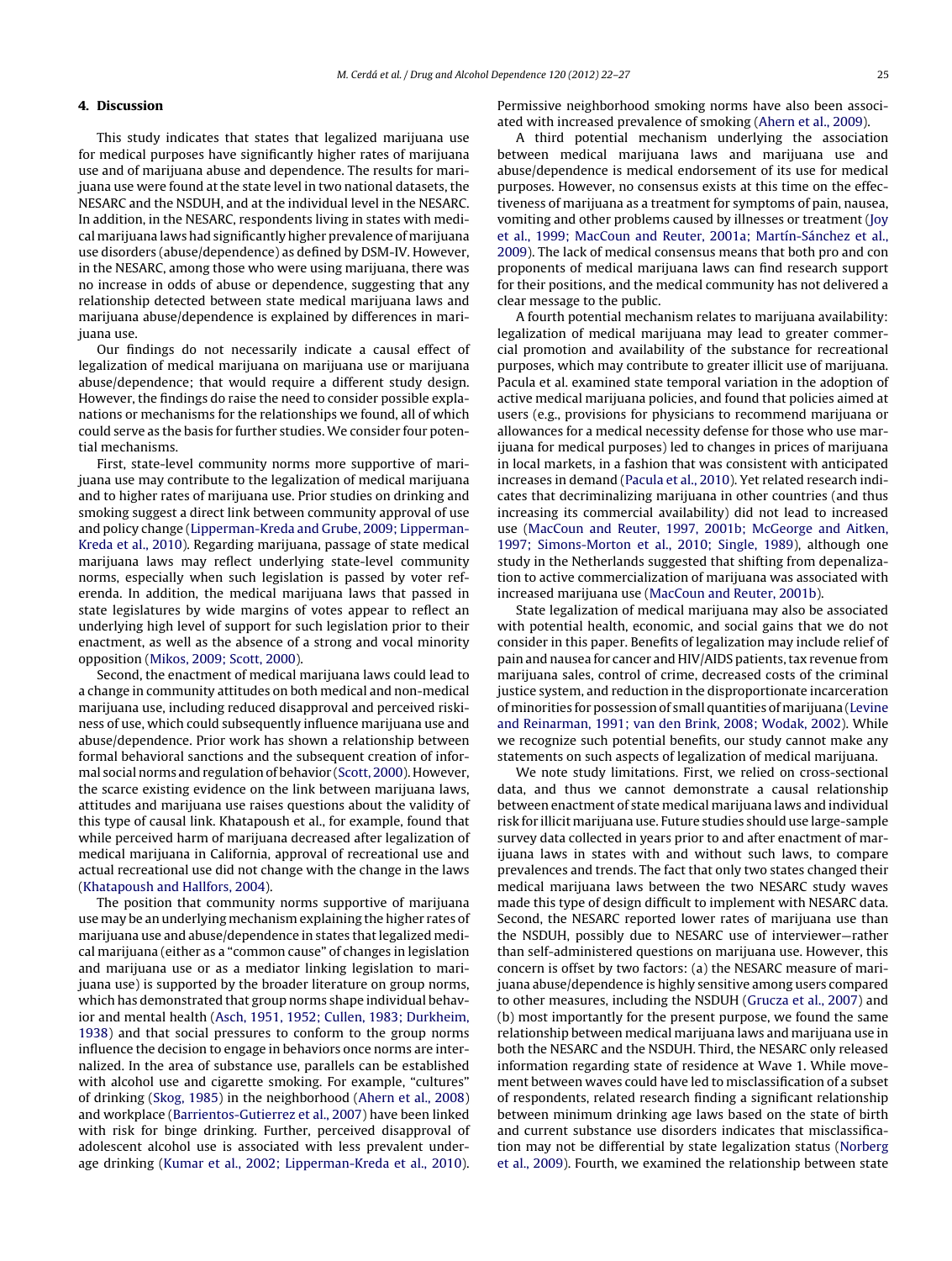<span id="page-4-0"></span>legalization by 2004 and marijuana abuse/dependence, and thus excluded four states that have legalized medical marijuana since 2004. To determine whether this affected our results, we re-did the NSDUH analysis using 2007–2008 data, adding the 2 states (Rhode Island and New Mexico) that legalized medical marijuana between 2004 and 2007. The results were not significantly different from those produced from the 2004 to 2005 data ( $P > 0.05$ ) and are available upon request. Finally, we compared states by legalization status. Future studies need to assess the variation in marijuana use related to heterogeneity of the laws across states, since allowances vary between states in factors such as home production permits, role ofthe doctor in determining access to marijuana, and the types of illnesses and conditions for which it is legal to access marijuana.

This study highlights the key role that macro-level factors, such as policy changes and community norms about substance use, play in shaping marijuana use and abuse/dependence. Future studies are also needed on the consequences of increased marijuana use, such as accidents, aggression, school drop out, psychosis, HIV and sexually transmitted disease rates (Fergusson et al., 2003a,b; Hall and Degenhardt, 2009) as well as on the particular impact of medical marijuana legalization on youth, who bear a disproportionate burden of marijuana-related disorders (Budney and Moore, 2002), and are vulnerable to the advertising effects of other substances such as tobacco ([Hanewinkel](#page-5-0) et [al.,](#page-5-0) [2011\).](#page-5-0) In particular, future studies in the United States and elsewhere canbuild onourfindings by comparing trends in community norms, marijuana use and abuse/dependence before and after the legalization of marijuana, to understand the relative contribution of medical marijuana legalization and community norms on changes in marijuana use and abuse/dependence.

## **Role of funding source**

This study was supported by K05 AA014223, R01DA018652, U01AA018111 and the New York State Psychiatric Institute (Hasin) and 1K01DA030449-01 (Cerdá). The NIAAA, NIDA, and the New York State Psychiatric Institute had no further role in study design; in the collection, analysis and interpretation of data; in the writing of the report; or in the decision to submit the paper for publication.

# **Contributors**

Drs. Cerdá and Hasin designed the study. Drs. Cerdá and Keyes managed the literature searches and summaries of previous related work. Dr. Wall undertook the statistical analysis, and Dr. Cerdá wrote the first draft of the manuscript, with sections also written by Drs. Wall and Keyes. Drs. Hasin and Galea provided critical input to multiple drafts of the paper. All authors contributed to and approved the final manuscript.

## **Conflict of interest statement**

All authors declare that they have no conflicts of interest.

## **Acknowledgements**

We would like to thank Eliana Greenstein for her assistance in the data analysis. We also thank NIAAA, NIDA and the New York State Psychiatric Institute for funding this study.

#### **References**

- Ahern, J., Galea, S., Hubbard, A., Midanik, L., Syme, S.L., 2008. "Culture of drinking" and individual problems with alcohol use. Am. J. Epidemiol. 167, 1041–1049.
- Ahern, J., Galea, S., Hubbard, A., Syme, S.L., 2009. Neighborhood smoking norms modify the relation between collective efficacy and smoking behavior. Drug Alcohol Depend. 100, 138–145.
- Akers, R.L., Krohn, M.D., Lanzakaduce, L., Radosevich, M., 1979. Social-Learning and deviant-behavior—specific test of a general-theory.Am. Sociol.Rev. 44, 636–655.
- American Psychiatric Association, 1994. Diagnostic and Statistical Manual of Mental Disorders, 4th ed. American Psychopathological Association, Washington, DC.
- American Psychiatric Association, 2000. Diagnostic and Statistical Manual of Mental Disorders, 4th ed., text rev. Washington, DC.
- Armitage, C.J., Conner, M., 2001. Efficacy of the theory of planned behaviour: a metaanalytic review. Br. J. Soc. Psychol. 40, 471–499.
- Asch, S., 1951. Effects of group pressure of the modification and distortion of judgements. In: Guetzkow, H. (Ed.), Groups, Leadership and Men: Research in Human Relations. Carnegie Press, Pittsburgh, PA, pp. 177–190.
- Asch, S., 1952. Social Psychology. Prentice Hall, Upper Saddle River, NJ.
- Bandura, A., 1977. Social Learning Theory. Prentice Hall, Upper Saddle River, NJ.
- Bandura, A., 1986. Social Foundations of Thought and Action: A Social Cognitive Perspective. Princeton-Hall, Englewood Cliffs, NJ.
- Barrientos-Gutierrez, T., Gimeno, D., Mangione, T.W., Harrist, R.B., Amick, B.C., 2007. Drinking social norms and drinking behaviours: a multilevel analysis of 137 workgroups in 16 worksites. Occup. Environ. Med. 64, 602–608.
- Beseler, C.L., Hasin, D.S., 2010. Cannabis dimensionality: dependence, abuse and consumption. Addict. Behav. 35, 961–969.
- Beyers, J.M., Toumbourou, J.W., Catalano, R.F., Arthur, M.W., Hawkins, J.D., 2004. A cross-national comparison of risk and protective factors for adolescent substance use: the United States and Australia. J. Adolesc. Health 35, 3–16.
- Bland, J., Altman, D., 1986. Statistical methods for assessing agreement between two methods of clinical measurement. Lancet i, 307–310.
- Bland, J., Altman, D., 1999. Measuring agreement in method comparison studies. Stat. Methods Med. Res. 8, 135–160.
- Botvin, G.J., Griffin, K.W., Diaz, T., Ifill-Williams, M., 2001. Drug abuse prevention among minority adolescents: posttest and one-year follow-up of a school-based preventive intervention. Prev. Sci. 2, 1–13.
- Brooks, C., 2006. Voters, satisficing, and policymaking: recent directions in the study of electoral politics. Ann. Rev. Sociol. 32, 191–211.
- Budney, A.J., Hughes, J.R., Moore, B.A., Vandrey, R., 2004. Review of the validity and significance of cannabis withdrawal syndrome. Am. J. Psychiatry 161, 1967–1977.
- Budney, A.J., Moore, B.A., 2002. Development and consequences of cannabis dependence. J. Clin. Pharmacol. 42, 28S–33S.
- Burstein, P., 2003. The impact of public opinion on public policy: a review and an agenda. Polit. Res. Quart. 56, 29–40.
- Burstein, P., 2006. Why estimates of the impact of public opinion on public policy are too high: empirical and theoretical implications. Soc. Forces 84, 2273–2289.
- Chatterji, S., Saunders, J.B., Vrasti, R., Grant, B.F., Hasin, D., Mager, D., 1997. Reliability of the alcohol and drug modules of the Alcohol Use Disorder and Associated Disabilities Interview Schedule-Alcohol/Drug-Revised (AUDADIS-ADR): an international comparison. Drug Alcohol Depend. 47, 171–185.
- Chilenski, S.M., Greenberg, M.T., Feinberg, M.E., 2010. The community substance use environment: the development and predictive ability of a multi-method and multiple-reporter measure. J. Community Appl. Soc. Psychol. 20, 57–71.
- Compton, W., Thomas, Y., Stinson, F.S., Grant, B., 2007. Prevalence, correlates, disability, and comorbidity of DSM-IV drug abuse and dependence in the United States—results from the National Epidemiologic Survey of Alcohol and Related Conditions. Arch. Gen. Psychiatry 64, 566–576.
- Compton, W.M., Conway, K.P., Stinson, F.S., Colliver, J.D., Grant, B.F., 2005. Prevalence, correlates, and comorbidity of DSM-IV antisocial personality syndromes and alcohol and specific drug use disorders in the United States: results from the National Epidemiologic Survey on Alcohol and Related Conditions. J. Clin. Psychiatry 66, 677–685.
- Compton, W.M., Grant, B.F., Colliver, J.D., Glantz, M.D., Stinson, F.S., 2004. Prevalence of marijuana use disorders in the United States: 1991–1992 and 2001–2002. JAMA 291, 2114–2121.
- Cottler, L.B., Grant, B.F., Blaine, J., Mavreas, V., Pull, C., Hasin, D., Compton, W.M., Rubio-Stipec, M., Mager, D., 1997. Concordance of DSM-IV alcohol and drug use disorder criteria and diagnoses as measured by AUDADIS-ADR, CIDI and SCAN. Drug Alcohol Depend. 47, 195–205.
- Cullen, F., 1983. Rethinking Crime and Deviance Theory: The Emergence of a Structuring Tradition. Roman and Allenheld, Totowa, NJ.
- Durkheim, E., 1938. The Rules of Sociological Method. The Free Press, New York.
- Elek, E., Miller-Day, M., Hecht, M.L., 2006. Influences of personal, injunctive, and descriptive norms on early adolescent substance use. J. Drug Issues 36, 147–171.
- Fergusson, D.M., Horwood, L.J., Swain-Campbell, N.R., 2003a. Cannabis dependence and psychotic symptoms in young people. Psychol. Med. 33, 15–21.
- Fergusson, D.M., Swain-Campbell, N.R., Horwood, L.J., 2003b. Arrests and convictions for cannabis related offences in a New Zealand birth cohort. Drug Alcohol Depend. 70, 53–63.
- Gelman, A., 2007. Struggles with survey weighting and regression modeling. Stat. Sci. 22, 153–164.
- Grant, B.F., Dawson, D.A., Hasin, D.S., 2001. The Alcohol Use Disorder and Associated Disabilities Interview Schedule-DSM-IV Version. National Institute on Alcohol Abuse and Alcoholism, Bethesda, MD.
- Grant, B.F., Goldstein, R.B., Chou, S.P., Huang, B., Stinson, F.S., Dawson, D.A., Saha, T.D., Smith, S.M., Pulay, A.J., Pickering, R.P., Ruan, W.J., Compton, W.M., 2009. Sociodemographic and psychopathologic predictors of firstincidence of DSM-IV substance use, mood and anxiety disorders: results from the Wave 2 National Epidemiologic Survey on Alcohol and Related Conditions. Mol. Psychiatry 14, 1051–1066.